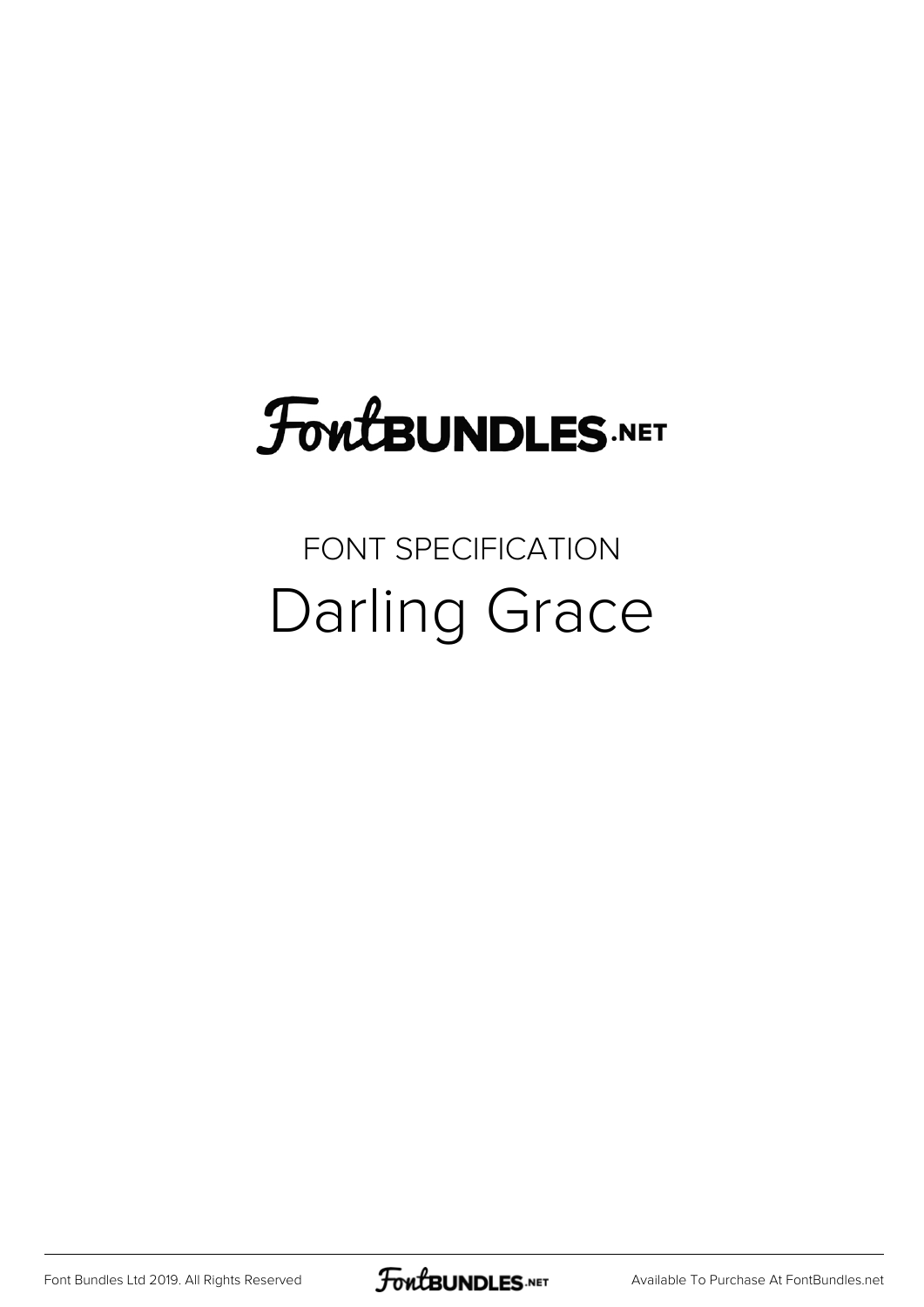#### Darling Grace Serif - Regular

**Uppercase Characters** 

## ABCDEFGHIJKLMNO PQRSTUVWXYZ

Lowercase Characters

## abcdefghijklmnopqrst **UVWXYZ**

**Numbers** 

#### 0123456789

**Punctuation and Symbols** 

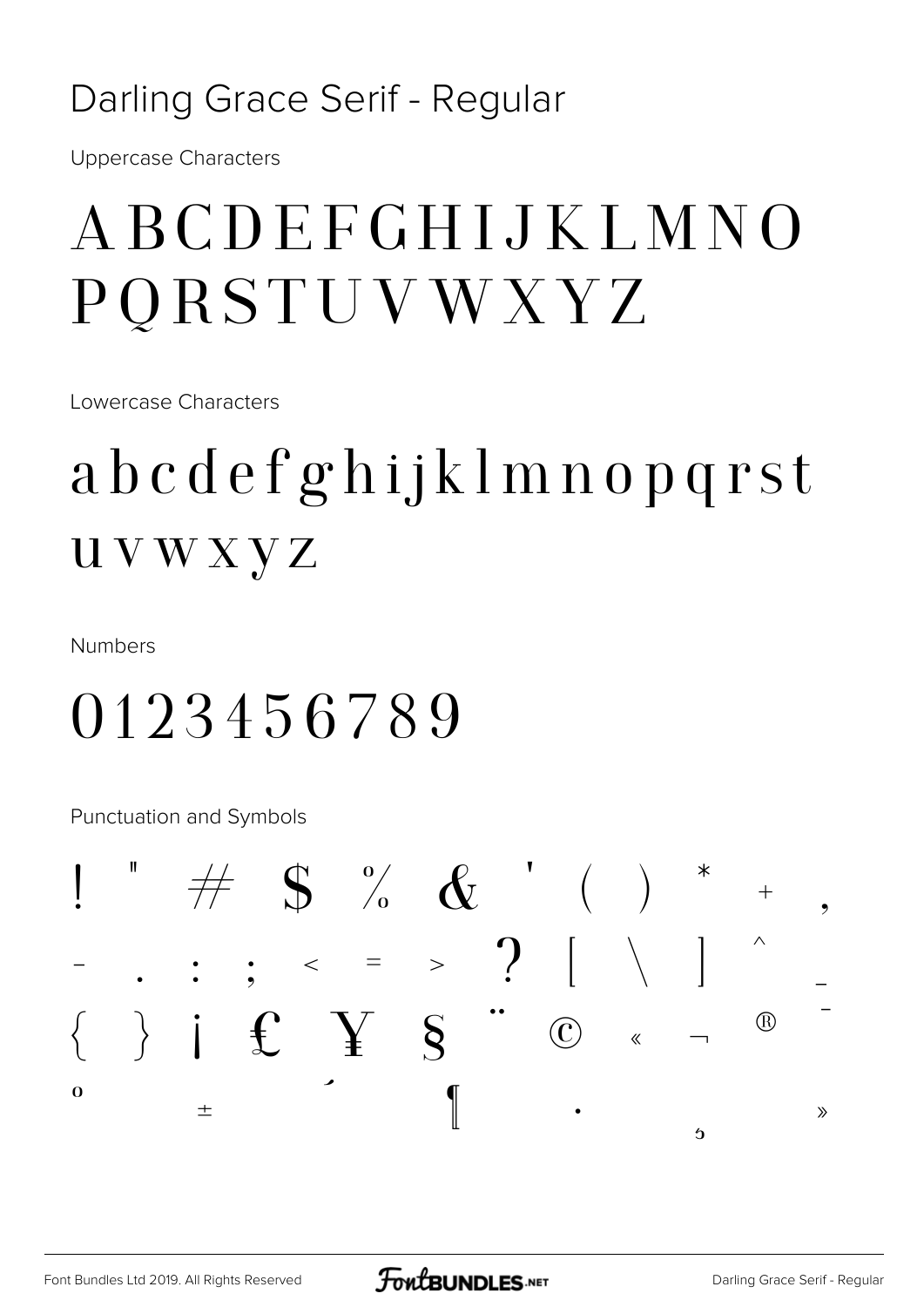All Other Glyphs

# À Á Â Ã Ä Å Æ Ç È É Ê Ë Ì Í Î Ï Ð Ñ Ò Ó Ô Õ Ö × Ø Ù Ú Û Ü Ý Þ ß à á â ã ä å æ ç è é ê ë ì í î ï ð ñ ò ó ô õ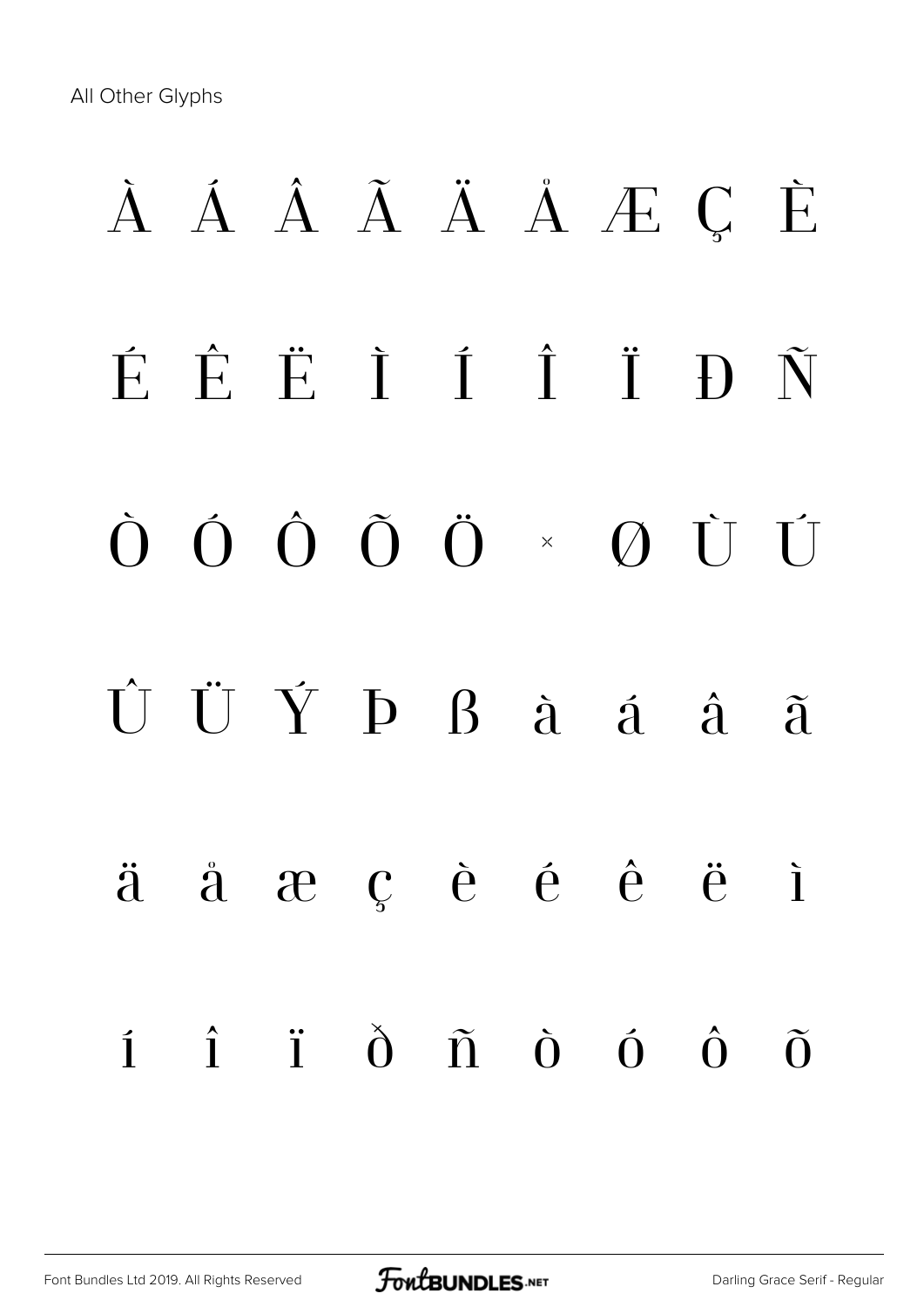ö ÷ ø ù ú û ü ý þ ÿ Ā ā Ă ă Ą ą Ć ć Ċ ċ Č č Ď ď Đ đ Ē ē Ė ė Ę ę Ě ě Ğ ğ Ġ ġ Ģ ģ Ħ ħ Ī ī Į į İ ı Ķ ķ Ĺ ĺ Ļ ļ Ľ ľ Ł ł Ń ń Ņ ņ Ň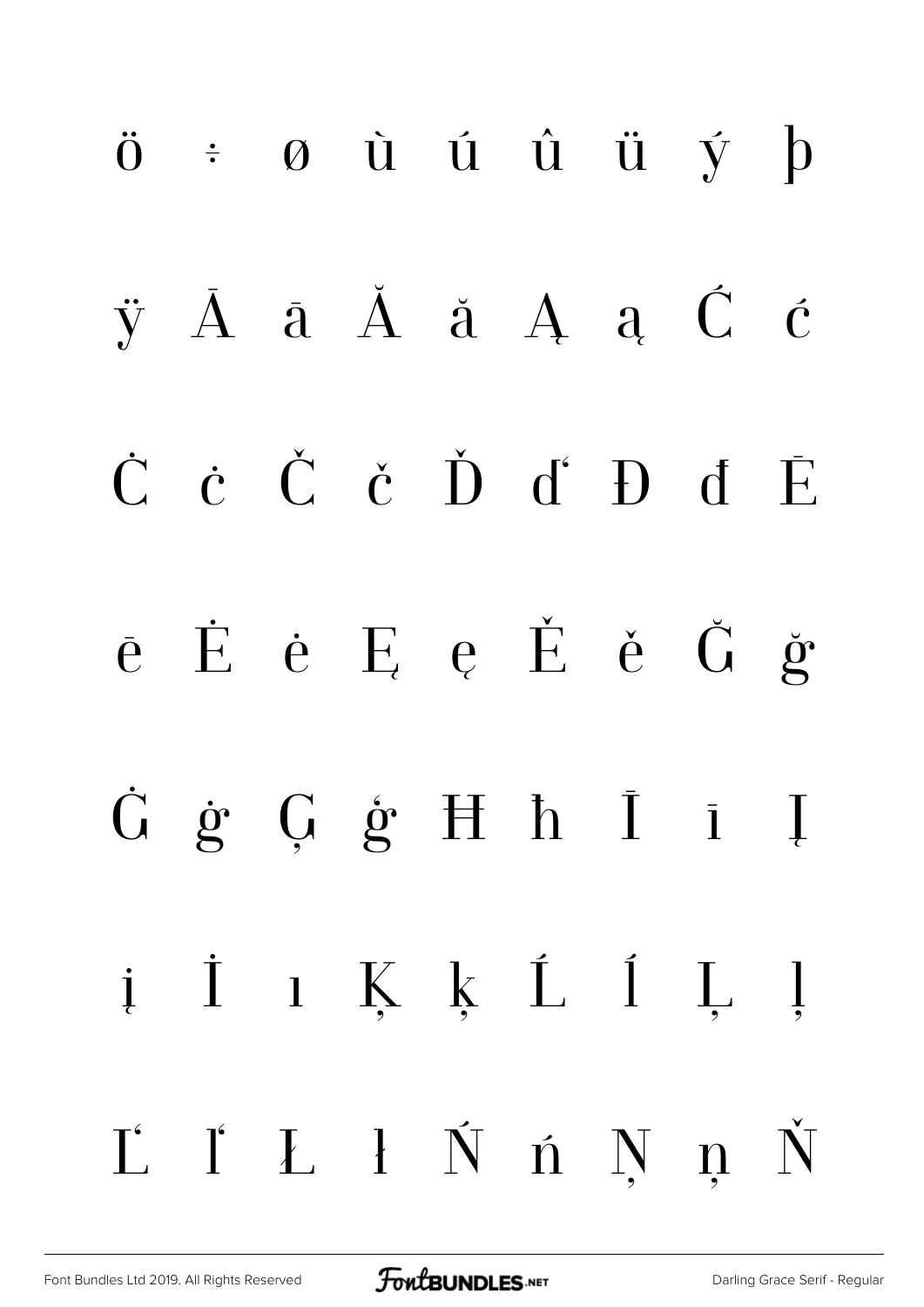## ň Ŋ ŋ Ō ō Ő ő Œ œ Ŕ ŕ Ŗ ŗ Ř ř Ś ś Ş ş Š š Ţ ţ Ť ť Ŧ ŧ Ū ū Ů ů Ű ű Ų ų Ŵ ŵ Ŷ ŷ Ÿ Ź ź Ż ż Ž  $\check{z}$   $\check{S}$   $\check{S}$   $\check{T}$   $\check{t}$ ˚ ˛ ˜ ˝ ̒  $\ddot{\phantom{0}}$ W w W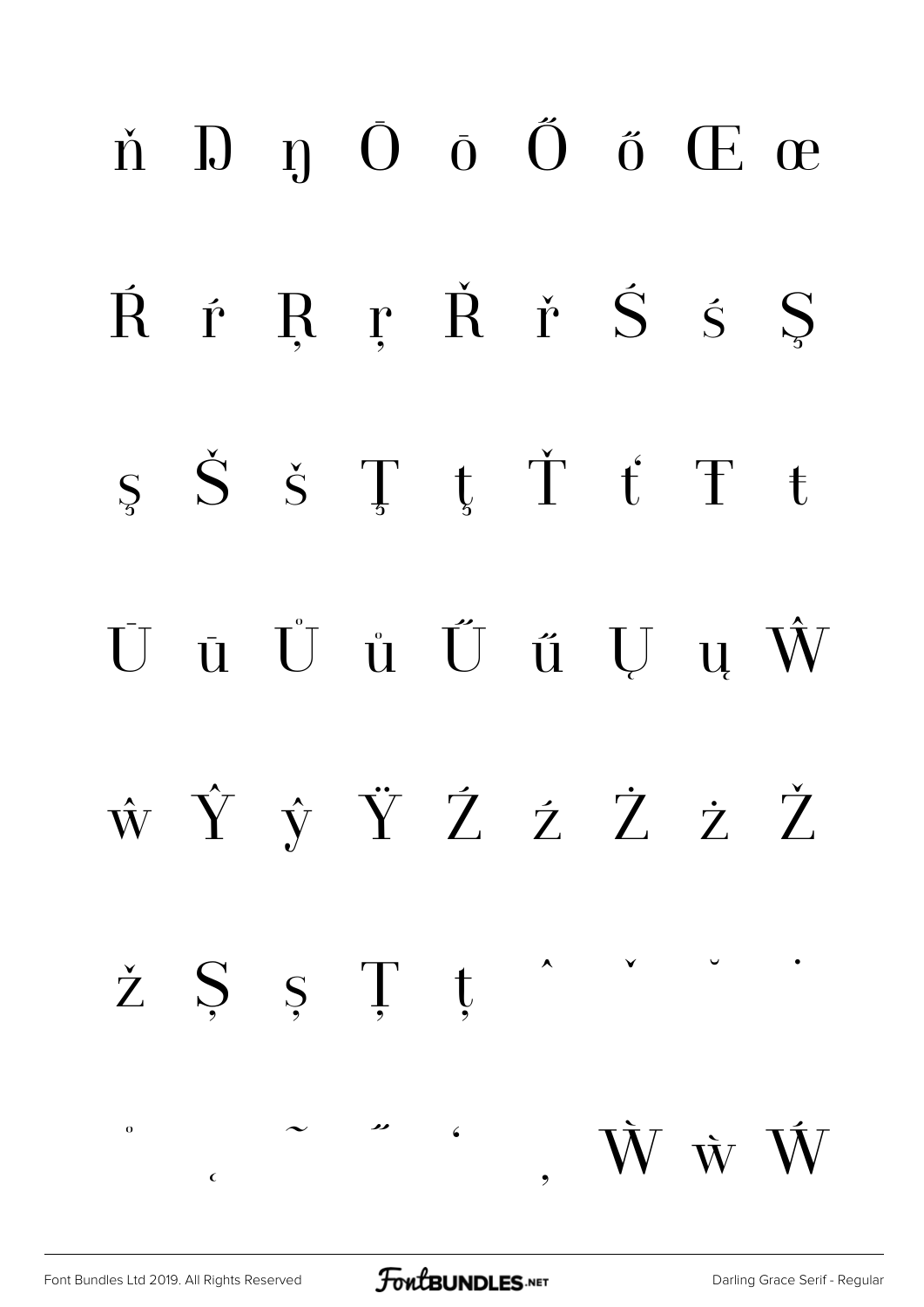$\label{eq:WWW} \begin{array}{cccccc} \dot{\mathbf{W}} & \dot{\mathbf{W}} & \dot{\mathbf{W}} & \mathbf{B} & \dot{\mathbf{Y}} & \dot{\mathbf{y}} & - \end{array} \qquad \epsilon$ 



<u>No 6488</u>

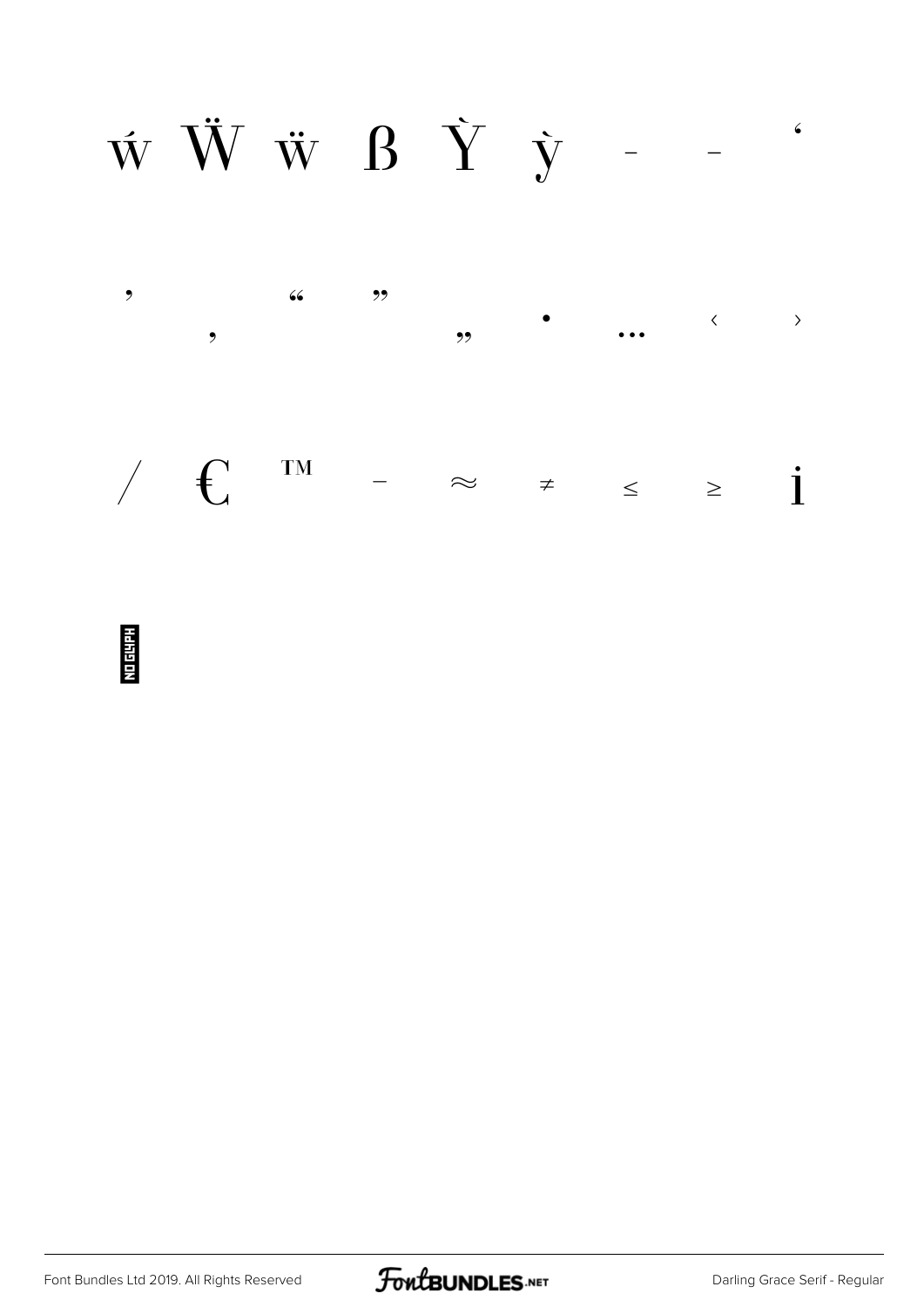#### Darling Grace Script - Regular

**Uppercase Characters** 

ABCDEFGUIJKIMN<br>OPORJTUVIVLYZ

#### Lowercase Characters

 $\alpha \beta c d e \beta g h i j k l w n o \beta g v v t$  $uvwXYZ$ 

**Numbers** 0123456789

Punctuation and Symbols

 $\# \quad \ \ \oint \quad \ \ \, \frac{\partial}{\partial t} \qquad \ \ \, \oint \qquad \qquad \qquad \qquad \qquad \ \ \, \bigg(\qquad \qquad \bigg)$ . . . .  $=$   $\begin{array}{c} . & . & . & . \\ & . & . & . \\ & . & . & . & . \\ & . & . & . & . \end{array}$  $\pm$  $\gg$  $\mathbf{r}$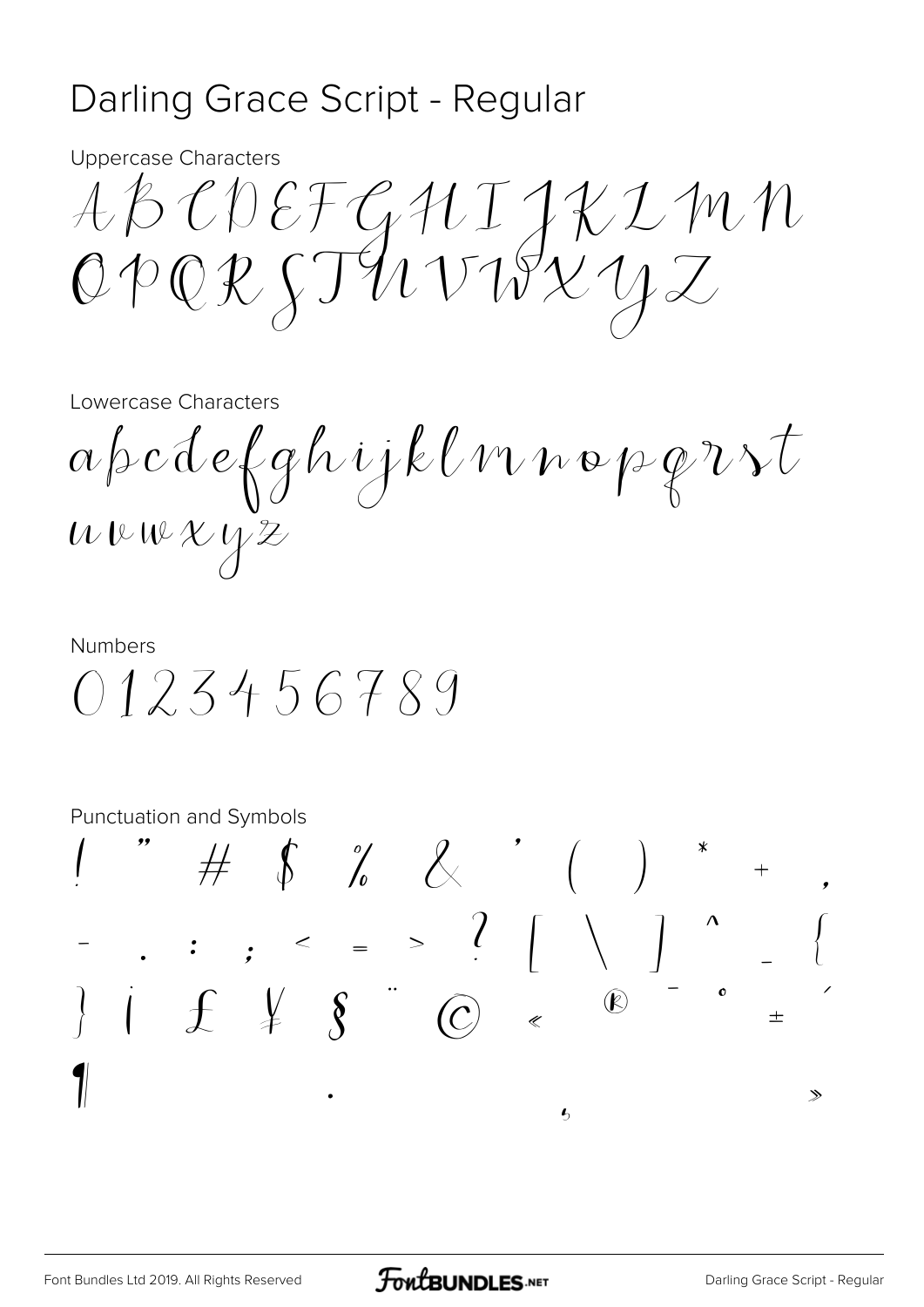All Other Glyphs

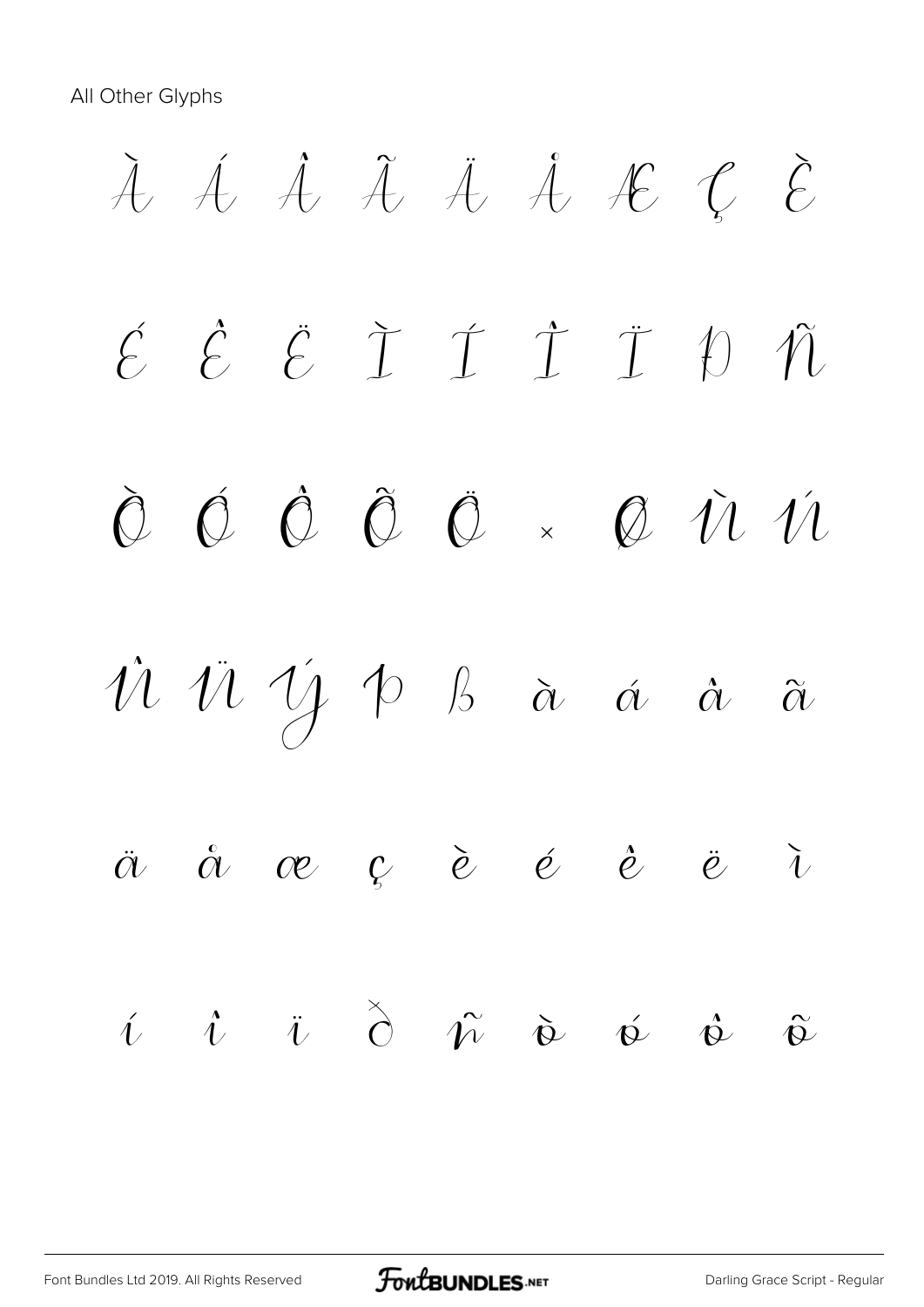$\ddot{\phi}$  ÷  $\phi$   $\ddot{u}$   $\dot{u}$   $\ddot{u}$   $\ddot{u}$   $\dot{y}$   $\beta$  $\ddot{y}$   $\ddot{A}$   $\ddot{a}$   $\ddot{A}$   $\ddot{a}$   $\ddot{a}$   $\ddot{c}$  $\dot{\mathcal{C}}$   $\dot{\mathcal{C}}$   $\dot{\mathcal{C}}$   $\ddot{\mathcal{D}}$   $\ddot{\mathcal{C}}$   $\ddot{\mathcal{C}}$ ē Ė ė Ę ę Ě ě Ğ ğ Ġ ġ Ģ ģ Ħ ħ Ī ī Į į İ ı Ķ ķ Ĺ ĺ Ļ ļ Ľ ľ Ł ł Ń ń Ņ ņ Ň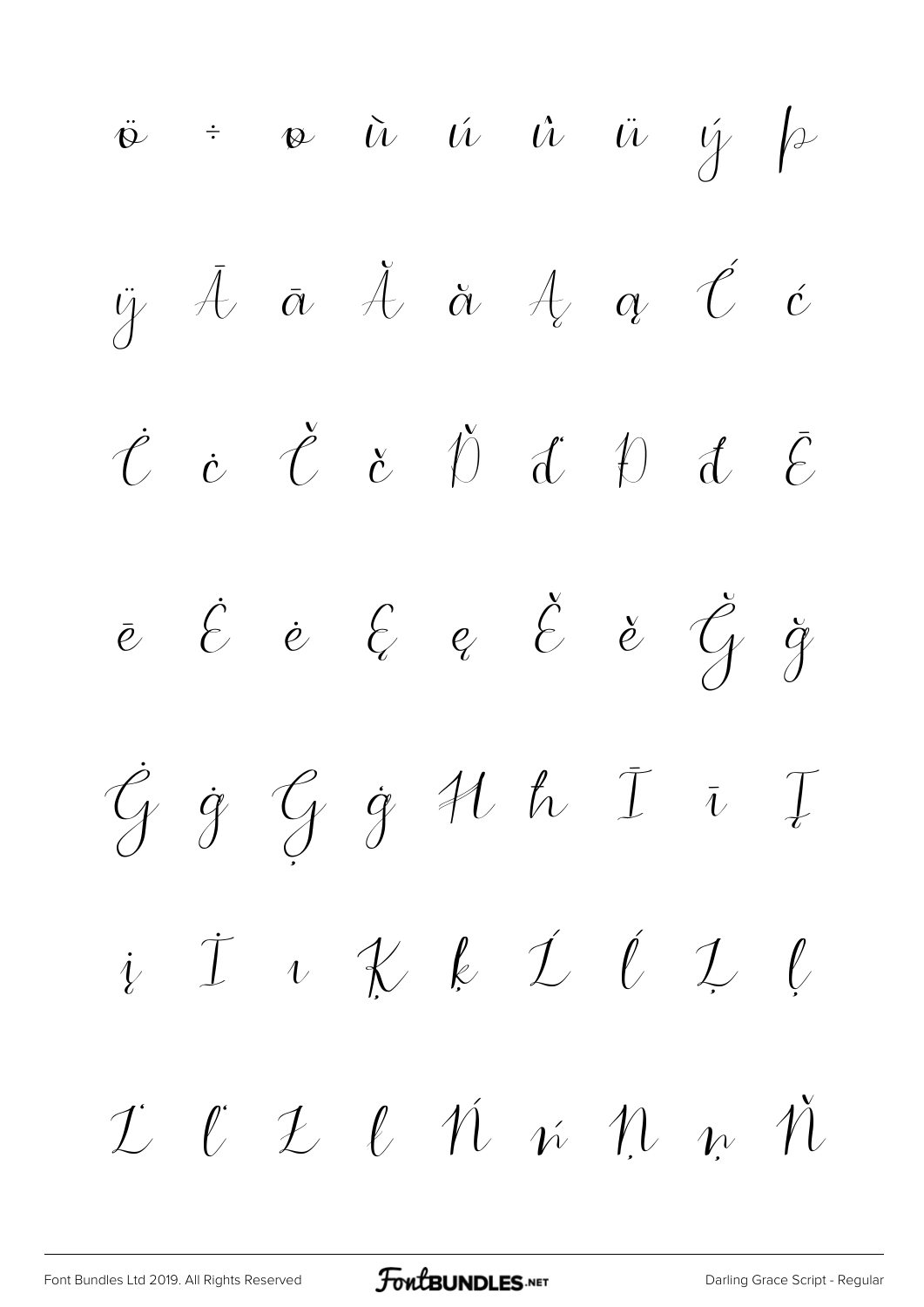ň Ŋ ŋ Ō ō Ő ő Œ œ  $\acute{\mathcal{R}}$   $\acute{\mathcal{R}}$   $\ddot{\mathcal{R}}$   $\ddot{\mathcal{R}}$   $\acute{\mathcal{R}}$   $\acute{\mathcal{S}}$   $\acute{\mathcal{S}}$  $\gamma$   $\zeta$   $\lambda$   $\mathcal{T}$   $t$   $\mathcal{T}$   $t$   $\mathcal{T}$   $t$  $\bar{u}$   $\bar{u}$   $\hat{u}$   $\bar{u}$   $\bar{u}$   $\bar{u}$   $\bar{w}$   $\bar{w}$ ŵ Ŷ ŷ Ÿ Ź ź Ż ż Ž  $\frac{x}{z} \int \sqrt{x} \int f$ ˜ ˝ ̋ ̒ ̦ Ẁ ẁ  $\bullet$  $\iota$  $\overline{c}$